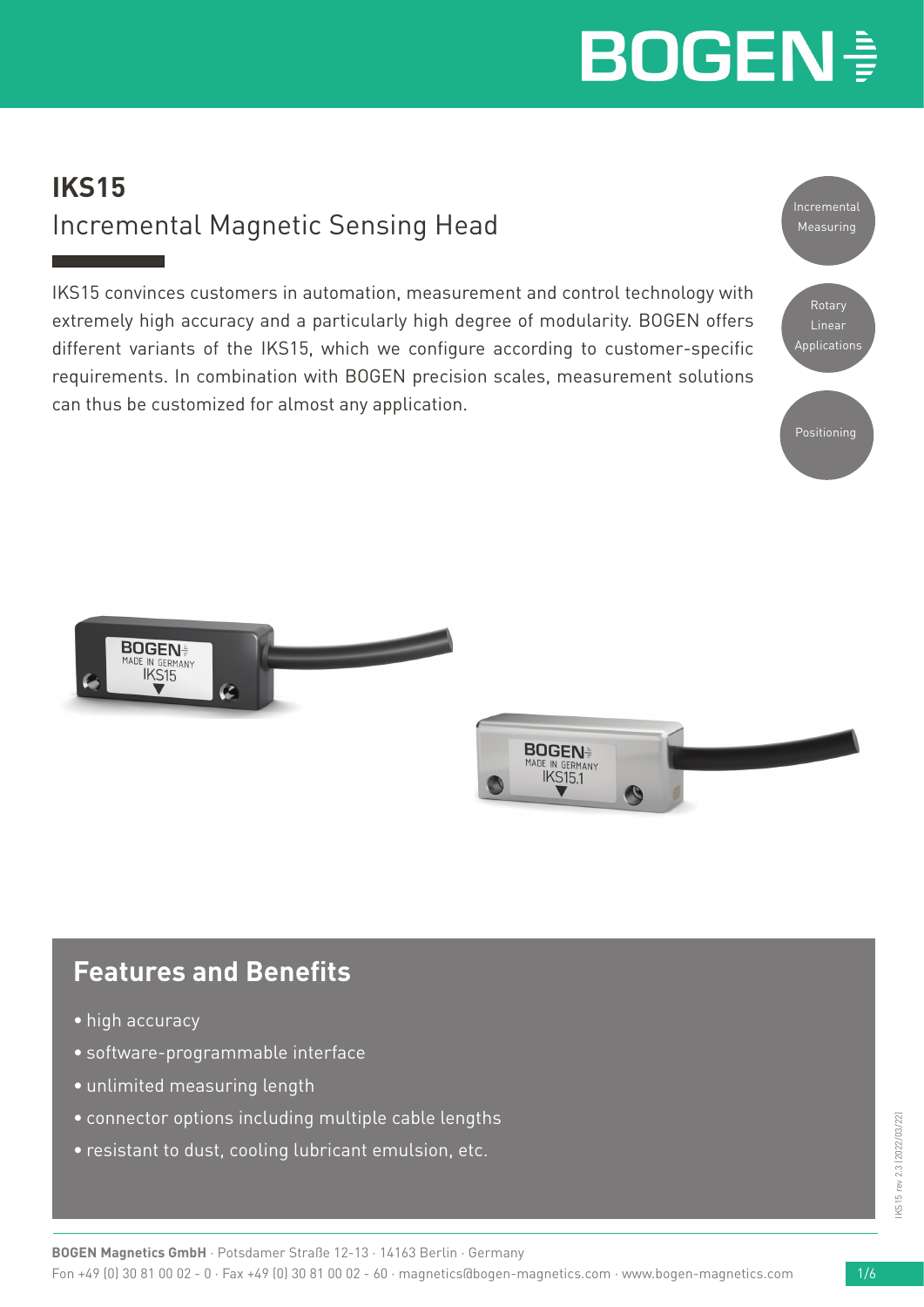### **Features**

| signal band-width                                                                                  | up to 1 MHz                                                                                               |  |
|----------------------------------------------------------------------------------------------------|-----------------------------------------------------------------------------------------------------------|--|
|                                                                                                    | up to 5000 m/s, depending on the pole pitch, resolution and max. output frequency                         |  |
| max. movement speed                                                                                | (maximum movement speed of P 0.5 is 500 m/s; P 1 is 1000 m/s; P 2 is 2000 m/s; P 2.54 is 2540 m/s; P 5 is |  |
|                                                                                                    | $5000 \text{ m/s}$                                                                                        |  |
| energy consumption (without load)                                                                  | $< 50$ mA (UB = $5$ V)                                                                                    |  |
| operating temperature<br>$-20$ to $+70$ °C                                                         |                                                                                                           |  |
| $-20$ to $+80$ °C<br>storage temperature                                                           |                                                                                                           |  |
| IP67<br>protection class                                                                           |                                                                                                           |  |
| LED.                                                                                               | green LED = power on and no error                                                                         |  |
|                                                                                                    | red LED = error mode, see error code on page 3                                                            |  |
| interface (with optional programming device and the appropriate software)<br>adjustable parameters |                                                                                                           |  |
|                                                                                                    | weight IKS15 (plastic case) ~60q (L2 T1 C4 standard quality cable with length 2 m; connector D-SUB 15)    |  |
| weight                                                                                             | weight IKS15.1 (metal case) ~75q (L2 T1 C4 standard quality cable with length 2 m; connector D-SUB 15)    |  |

### **Sensing Head Variants**

| pole pitch                   | 0.5 mm; 1 mm; 2 mm; 2.54mm; 5 mm                                                                |  |
|------------------------------|-------------------------------------------------------------------------------------------------|--|
| reference                    | reference chip for 2nd track (except for 0.5 mm pole pitch) or periodically from the pole pitch |  |
|                              | $V5 = 5V \pm 5\%$                                                                               |  |
| supply voltage               | $V7 = 7 - 32 V$                                                                                 |  |
| interface (without load)     | $D4 = 1 Vpp$                                                                                    |  |
|                              | $D5 = 2 Vpp$                                                                                    |  |
| cable length of sensing head | standard 2 m, optional variable length from 10 cm up to 6 m                                     |  |
| connector                    | plug according to order code, other options on request                                          |  |

### **Output Circuit**

load resistor 1 Vpp Z0 = 100 Ω, 2 Vpp Z0 = 1 kΩ at the receiving end



### **Output Signals**



IKS15 rev 2.3 (2022/03/22) IKS15 rev 2.3 (2022/03/22)

**BOGEN Magnetics GmbH** · Potsdamer Straße 12-13 · 14163 Berlin · Germany

Fon +49 (0) 30 81 00 02 - 0 · Fax +49 (0) 30 81 00 02 - 60 · magnetics@bogen-magnetics.com · www.bogen-magnetics.com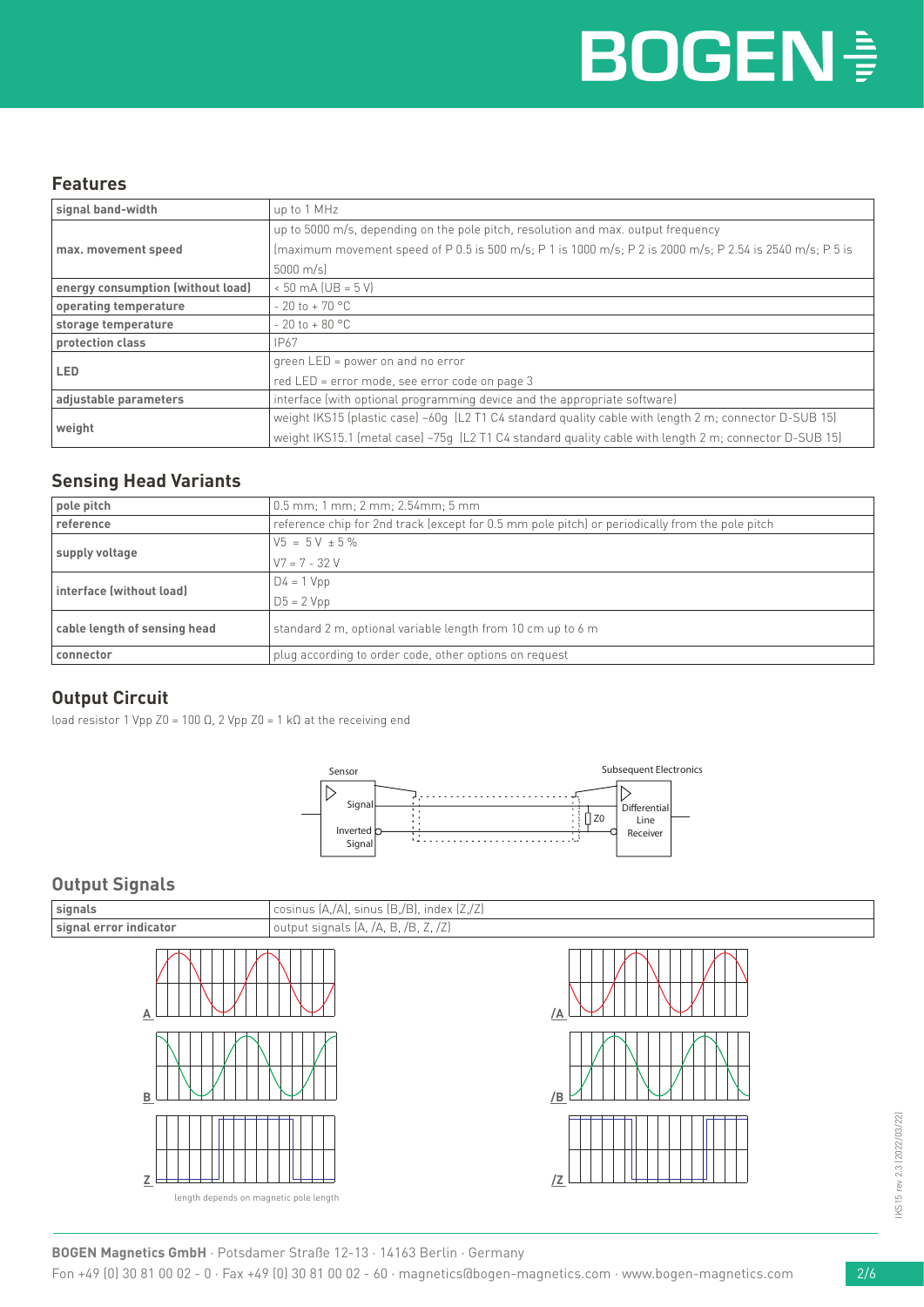## **LED Error Codes (Order Parameter E1)**

The amount of flashing signs of the red LED indicates the fault. It starts after a fast pulsed light.



#### The example displays a faulty sensor (fault 1).

| LED flashing signs amount | description                  |  |
|---------------------------|------------------------------|--|
|                           | magnetic sensor out of order |  |
|                           | I temperature alarm          |  |
|                           | <b>LEEPROM</b> malfunction   |  |



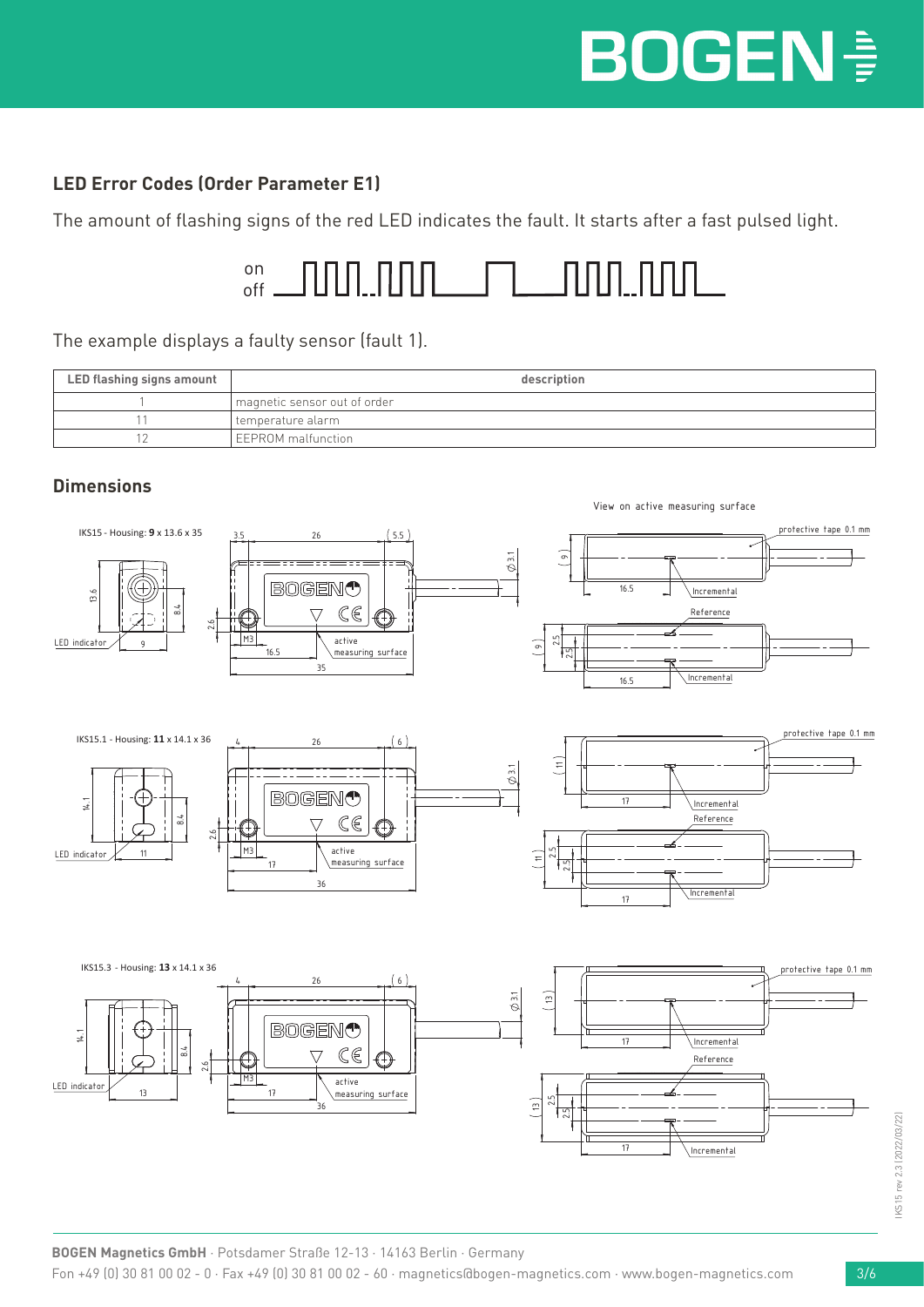## **Installation Tolerances**



|                | pole pitch      |                |                  |                 |                 |
|----------------|-----------------|----------------|------------------|-----------------|-----------------|
|                | $0.5$ mm        | $1 \text{ mm}$ | $2 \, \text{mm}$ | $2.54$ mm       | 5 <sub>mm</sub> |
| $A$ [mm]       | $0.1$ to $0.25$ | $0.1$ to $0.5$ | $0.1$ to $1.0$   | $0.1$ to $1.25$ | $0.1$ to $2.5$  |
| $B^{(1)}$ [mm] | 2.5             | 2.5            | 2.5              | 2.5             | 2.5             |
| $B^{(2)}[mm]$  | 0.5             | 0.5            | 0.5              | 0.5             | 0.5             |
| G              | $0.5^\circ$     | $1^{\circ}$    | $1^{\circ}$      | $1^{\circ}$     | $1^{\circ}$     |
| Н              | $3^{\circ}$     | $3^{\circ}$    | $3^{\circ}$      | $3^{\circ}$     | $3^{\circ}$     |
|                | $3^{\circ}$     | 30             | $3^{\circ}$      | $3^{\circ}$     | $3^{\circ}$     |

(4) relative to 10 mm scale width (1-track)

(5) relative to 10 mm scale width (2-track)

#### **Pin Assignment**

|                 |        |        | pin no.                           |                                  |                       |                                     |                                    |  |
|-----------------|--------|--------|-----------------------------------|----------------------------------|-----------------------|-------------------------------------|------------------------------------|--|
| signal          |        | colour | C <sub>2</sub><br>M12 plug (male) | C <sub>3</sub><br>D-SUB 9 (male) | C4<br>D-SUB 15 (male) | C <sub>5</sub><br>D-SUB 25 (female) | C6<br><b>D-SUB 15 HD</b><br>(male) |  |
|                 | $V -$  | blue   |                                   | 9                                | $\mathcal{P}$         | $2 + 16$ (3)                        | 2                                  |  |
|                 | $V +$  | red    | $\overline{2}$                    | 5                                | 7                     | $1 + 14^{ (3)}$                     | 7                                  |  |
| CO <sub>5</sub> | А      | brown  | 3                                 | 4                                | 14                    | 3                                   | 14                                 |  |
|                 | /A     | green  | 4                                 | 8                                | 6                     | 4                                   | 6                                  |  |
|                 | B      | grey   | 5                                 | 3                                | 13                    | <sup>6</sup>                        | 13                                 |  |
| $\frac{1}{5}$   | /B     | yellow | 6                                 | 7                                | 5                     | $\overline{7}$                      | 5                                  |  |
|                 | Ζ      | pink   | $\overline{7}$                    | $\mathcal{P}$                    | 12                    | 17                                  | 12                                 |  |
|                 | Z      | white  | 8                                 | 6                                | 4                     | 18                                  | 4                                  |  |
|                 | shield |        |                                   | case                             | case                  | case                                | $case + 15$                        |  |

<sup>(3)</sup> pin 1 with pin 14 and pin 2 with pin 16 connected through solder bridge





6

9







C2: M12 plug (male) C3: D-SUB 9 (male) C4: D-SUB 15 (male) C5: D-SUB 25 (female) C6: D-SUB 15 HD (male)

For detailed technical features on optional accessories such as rotary and linear scales please see separate data sheets.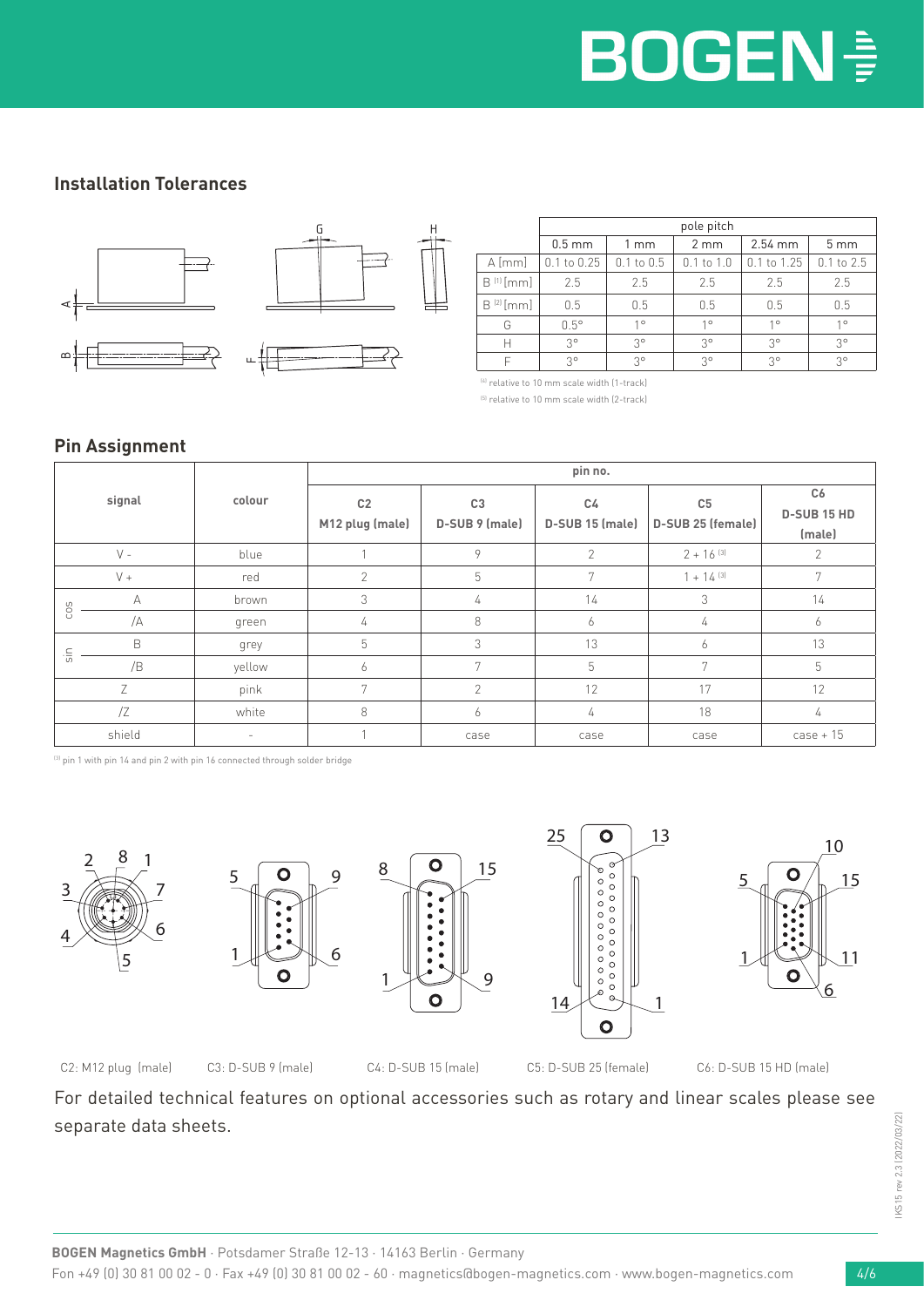### **Optional Accessory**

#### Order Codes for Linear Scales, 10 mm Width<sup>(4)</sup>

| pole pitch | accuracy A3         | accuracy A10        | accuracy A20        | accuracy A40 (standard) |
|------------|---------------------|---------------------|---------------------|-------------------------|
| 0.5        | LMS-10.5-W10-A03-K  | LMS-10.5-W10-A10-K  | LMS-10.5-W10-A20-K  | LMS-10.5-W10-A40-K      |
|            | LMS-11-W10-A03-K    | LMS-11-W10-A10-K    | LMS-11-W10-A20-K    | LMS-11-W10-A40-K        |
|            | LMS-12-W10-A03-K    | LMS-12-W10-A10-K    | LMS-12-W10-A20-K    | LMS-12-W10-A40-K        |
| 2.54       | LMS-12.54-W10-A03-K | LMS-12.54-W10-A10-K | LMS-12.54-W10-A20-K | LMS-12.54-W10-A40-K     |
|            | LMS-15-W10-A03-K    | LMS-15-W10-A10-K    | LMS-15-W10-A20-K    | LMS-15-W10-A40-K        |

<sup>(4)</sup> Scale dimensions: 10 mm x 1.3 mm (w/o cover tape), length up to 50 m. Other accuracies, other pole pitches, other scale widths and scales with reference track on request. See separate data sheet for linear scales for further possibilities.

#### **Rotary Scales**

For our complete scope of rotary scales, please see separate data sheet.

#### **Order Code**

#### **IKS15 W - Z P V D L T C E**

|    |                          | $code^{(5)}$        | explanation <sup>(5)</sup>                                                                       |  |  |  |
|----|--------------------------|---------------------|--------------------------------------------------------------------------------------------------|--|--|--|
|    |                          |                     | 9 mm (Plastic case)                                                                              |  |  |  |
| W  | width [mm]               | $\cdot$ 1           | 11 mm (Metal case)                                                                               |  |  |  |
|    |                          | .3                  | 13 mm (Metal case)                                                                               |  |  |  |
| Z  | reference signal [8]     | Z <sub>0</sub>      | without periodic index signal (7)                                                                |  |  |  |
|    |                          | 72                  | from reference marks (requires 2-track magnetic tape with incremental track and reference track) |  |  |  |
|    |                          | P <sub>0.5</sub>    | 0.5 mm (not interoperable with Z2)                                                               |  |  |  |
|    |                          | P1                  | 1mm                                                                                              |  |  |  |
| P  | pole pitch [mm]          | <b>P2</b>           | 2mm                                                                                              |  |  |  |
|    |                          | P2.54               | $2.54$ mm                                                                                        |  |  |  |
|    |                          | P <sub>5</sub>      | 5 <sub>mm</sub>                                                                                  |  |  |  |
| V  | supply voltage [V]       | V <sub>5</sub>      | 5V                                                                                               |  |  |  |
|    |                          | $V$ <sup>24</sup>   | 732 V (on request only)                                                                          |  |  |  |
| D  | interface <sup>[6]</sup> | D4                  | 1 Vpp                                                                                            |  |  |  |
|    |                          | D <sub>5</sub>      | 2 Vpp                                                                                            |  |  |  |
|    | cable length [m]         | $\lfloor 1 \rfloor$ | 1 <sub>m</sub>                                                                                   |  |  |  |
|    |                          | L2                  | 2 <sub>m</sub>                                                                                   |  |  |  |
| L  |                          | L <sub>3</sub>      | 3 <sub>m</sub>                                                                                   |  |  |  |
|    |                          | L                   | $\ldots$ m                                                                                       |  |  |  |
|    |                          | L6                  | 6 <sub>m</sub>                                                                                   |  |  |  |
| T. | cable type               | T <sub>2</sub>      | drag chain quality                                                                               |  |  |  |
|    |                          | C <sub>2</sub>      | M12 plug (male) (on request only)                                                                |  |  |  |
|    |                          | C <sub>3</sub>      | D-SUB 9 (male)                                                                                   |  |  |  |
| C  | connector                | C <sub>4</sub>      | D-SUB 15 (male)                                                                                  |  |  |  |
|    | (others on request)      | C <sub>5</sub>      | D-SUB 25 (female)                                                                                |  |  |  |
|    |                          | C6                  | D-SUB 15 HD (male)                                                                               |  |  |  |
|    |                          | C99                 | customer specific connector.                                                                     |  |  |  |
| Е  |                          | E0                  | LED Green: best performance                                                                      |  |  |  |
|    |                          |                     | LED RED: Error signalization with LED on                                                         |  |  |  |
|    | LED mode <sup>[6]</sup>  | E1                  | LED green: best performance                                                                      |  |  |  |
|    |                          |                     | LED red: error signalization with blinking codes, see on page 2                                  |  |  |  |

<sup>(5)</sup> standard parameters are bold

(6) user programmable parameters (optional IKS-Programming device necessary)

(7) please do not connect pin "Z" an "/Z" on delivered connector

(8) Z length depend on magnetic pole length